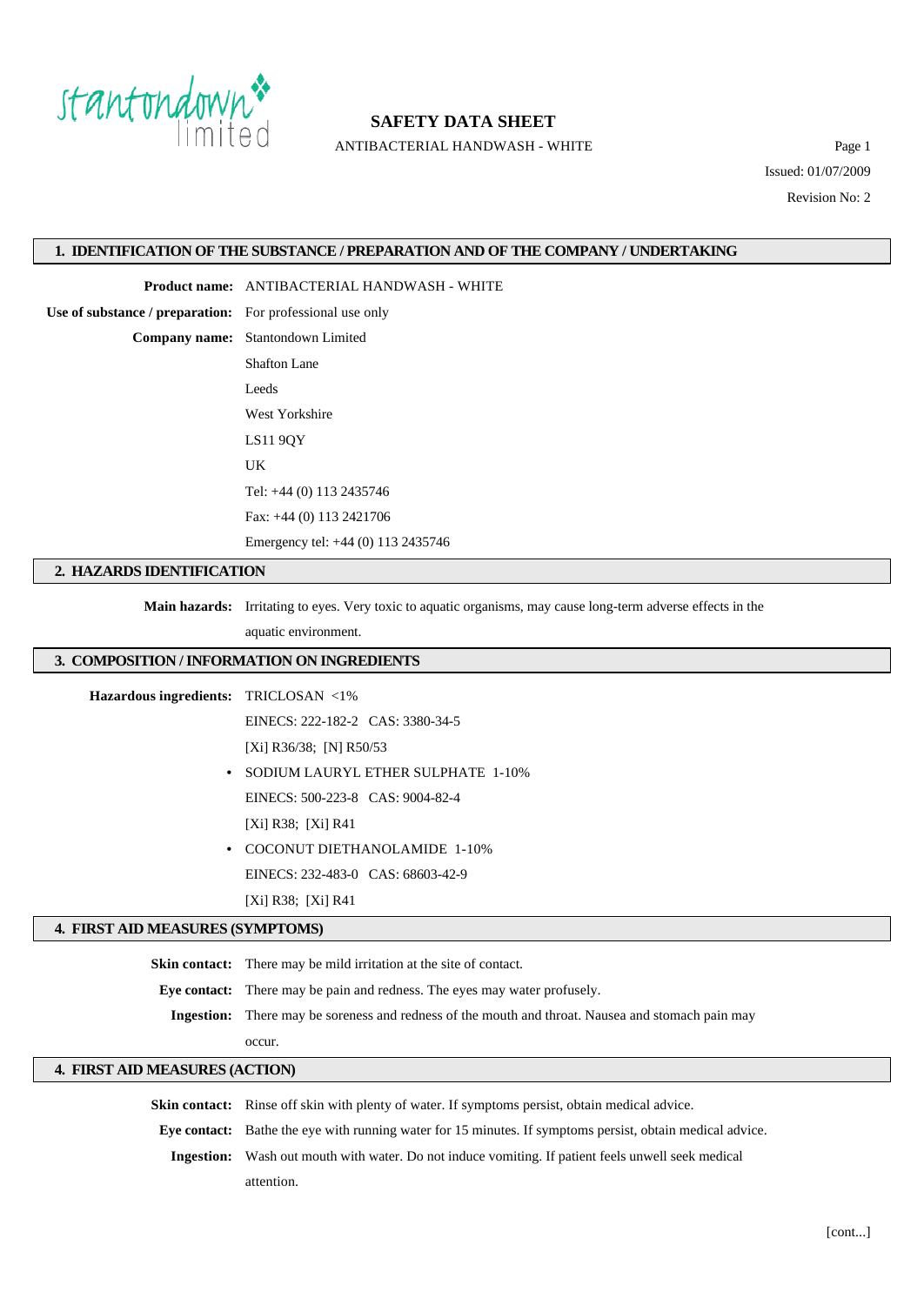## ANTIBACTERIAL HANDWASH - WHITE Page 2

| 5. FIRE-FIGHTING MEASURES                               |                                                                                                                             |  |
|---------------------------------------------------------|-----------------------------------------------------------------------------------------------------------------------------|--|
|                                                         | <b>Extinguishing media:</b> Suitable extinguishing media for the surrounding fire should be used.                           |  |
|                                                         | <b>Exposure hazards:</b> In combustion emits toxic fumes.                                                                   |  |
|                                                         | Protection of fire-fighters: Wear self-contained breathing apparatus. Wear protective clothing to prevent contact with skin |  |
|                                                         | and eyes.                                                                                                                   |  |
| <b>6. ACCIDENTAL RELEASE MEASURES</b>                   |                                                                                                                             |  |
|                                                         | Personal precautions: Refer to section 8 of SDS for personal protection details. Turn leaking containers leak-side up       |  |
|                                                         | to prevent the escape of liquid.                                                                                            |  |
|                                                         | <b>Environmental precautions:</b> Contain the spillage using bunding. Do not discharge into drains or rivers.               |  |
|                                                         | Clean-up procedures: Absorb into dry earth or sand. Transfer to a suitable container. Wash the spillage site with large     |  |
|                                                         | amounts of water.                                                                                                           |  |
|                                                         |                                                                                                                             |  |
| 7. HANDLING AND STORAGE                                 |                                                                                                                             |  |
|                                                         | Handling requirements: Ensure there is sufficient ventilation of the area.                                                  |  |
|                                                         | Storage conditions: Store in cool, well ventilated area. Keep container tightly closed. Keep away from direct               |  |
|                                                         | sunlight.                                                                                                                   |  |
|                                                         | Suitable packaging: Must only be kept in original packaging.                                                                |  |
|                                                         | 8. EXPOSURE CONTROLS / PERSONAL PROTECTION                                                                                  |  |
|                                                         | Engineering measures: Ensure there is sufficient ventilation of the area.                                                   |  |
|                                                         | Respiratory protection: Respiratory protection not required.                                                                |  |
|                                                         | Hand protection: When dealing with spillages, wear Protective gloves.                                                       |  |
|                                                         | Eye protection: Ensure eye bath is to hand. When dealing with spillages, wear Safety glasses.                               |  |
|                                                         | Skin protection: When dealing with spillages, wear Protective clothing.                                                     |  |
| 9. PHYSICAL AND CHEMICAL PROPERTIES                     |                                                                                                                             |  |
|                                                         | State: Liquid                                                                                                               |  |
| Colour: White                                           |                                                                                                                             |  |
|                                                         | <b>Odour:</b> Pleasant                                                                                                      |  |
| <b>Evaporation rate:</b> Negligible                     |                                                                                                                             |  |
| <b>Solubility in water:</b> Miscible                    |                                                                                                                             |  |
| <b>10. STABILITY AND REACTIVITY</b>                     |                                                                                                                             |  |
|                                                         | <b>Stability:</b> Stable under normal conditions.                                                                           |  |
|                                                         |                                                                                                                             |  |
|                                                         | Materials to avoid: Strong oxidising agents. Strong acids.                                                                  |  |
| Haz. decomp. products: In combustion emits toxic fumes. |                                                                                                                             |  |
| 11. TOXICOLOGICAL INFORMATION                           |                                                                                                                             |  |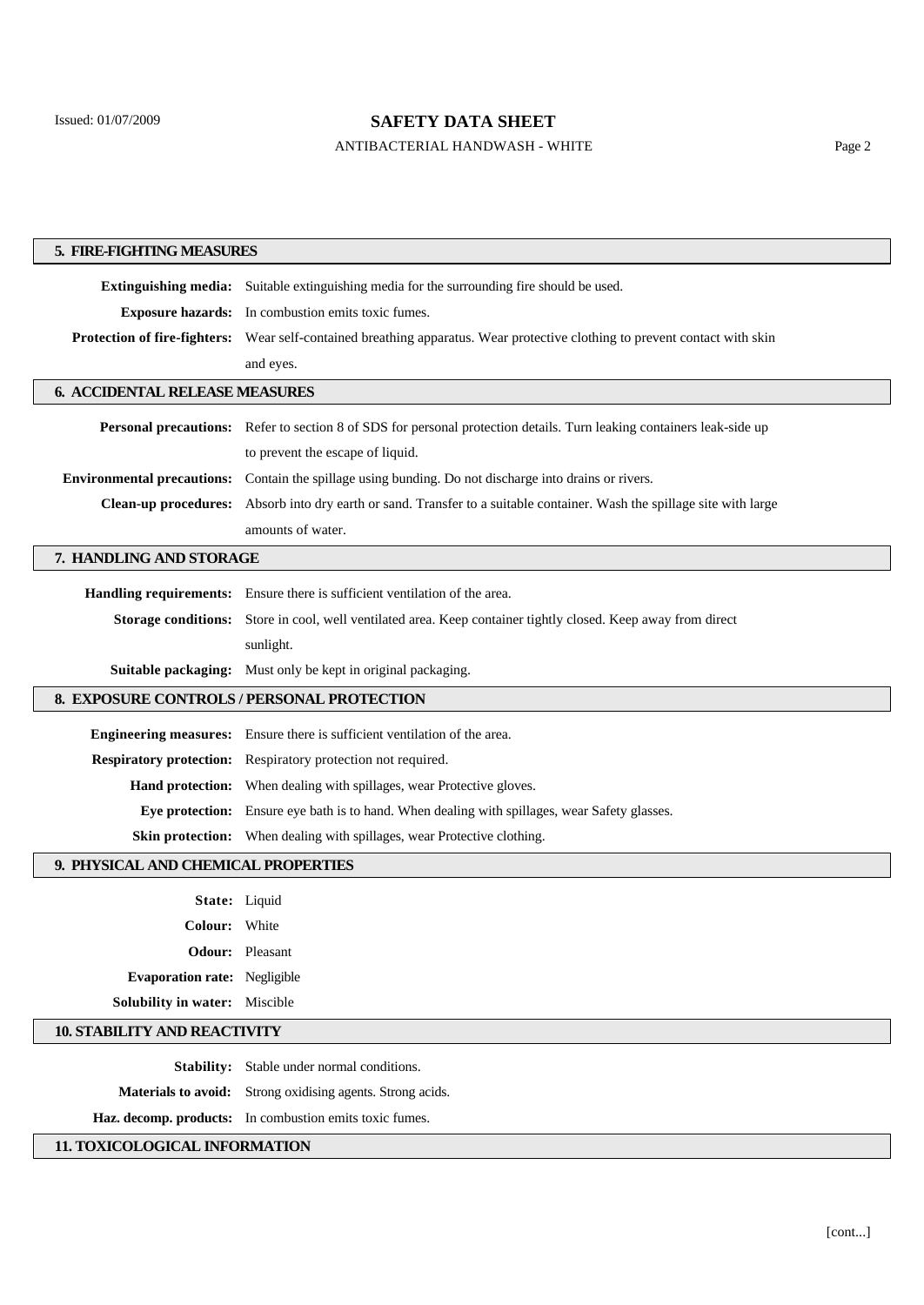## ANTIBACTERIAL HANDWASH - WHITE Page 3

| <b>12. ECOLOGICAL INFORMATION</b>             |                                                                                                                          |  |
|-----------------------------------------------|--------------------------------------------------------------------------------------------------------------------------|--|
|                                               | Mobility: Readily absorbed into soil.                                                                                    |  |
| Persistence and degradability: Biodegradable. |                                                                                                                          |  |
| Bioaccumulative potential: No data available. |                                                                                                                          |  |
|                                               | Other adverse effects: Harmful to aquatic organisms.                                                                     |  |
| <b>13. DISPOSAL CONSIDERATIONS</b>            |                                                                                                                          |  |
|                                               | <b>Disposal operations:</b> Transfer to a suitable container and arrange for collection by specialised disposal company. |  |
| <b>Disposal of packaging:</b>                 | Arrange for collection by specialised disposal company.                                                                  |  |
| NB:                                           | The user's attention is drawn to the possible existence of regional or national regulations                              |  |
|                                               | regarding disposal.                                                                                                      |  |
| <b>14. TRANSPORT INFORMATION</b>              |                                                                                                                          |  |
| ADR / RID                                     |                                                                                                                          |  |
|                                               |                                                                                                                          |  |
|                                               | UN no: Not Classified.                                                                                                   |  |
| IMDG / IMO                                    |                                                                                                                          |  |
|                                               | UN no: Not Classified.                                                                                                   |  |
| IATA / ICAO                                   |                                                                                                                          |  |
|                                               | UN no: Not Classified.                                                                                                   |  |
| <b>15. REGULATORY INFORMATION</b>             |                                                                                                                          |  |
| Hazard symbols: Irritant.                     |                                                                                                                          |  |
|                                               | Dangerous for the environment.                                                                                           |  |
|                                               |                                                                                                                          |  |
|                                               | Risk phrases: R36: Irritating to eyes.                                                                                   |  |
|                                               | R50/53: Very toxic to aquatic organisms, may cause long-term adverse effects in the aquatic                              |  |
|                                               | environment.                                                                                                             |  |
|                                               | Safety phrases: S25: Avoid contact with eyes.                                                                            |  |
|                                               | In case of contact with eyes, rinse immediately with plenty of water. If symptoms persist, obtain                        |  |
|                                               | medical help.                                                                                                            |  |
|                                               | Avoid releases to the environment.                                                                                       |  |
| Haz. ingredients (label):                     | TRICLOSAN; SODIUM LAURYL ETHER SULPHATE                                                                                  |  |
|                                               | Note: The regulatory information given above only indicates the principal regulations specifically                       |  |
|                                               | applicable to the product described in the safety data sheet. The user's attention is drawn to                           |  |
|                                               | the possible existence of additional provisions which complete these regulations. Refer to all                           |  |
|                                               | applicable national, international and local regulations or provisions.                                                  |  |